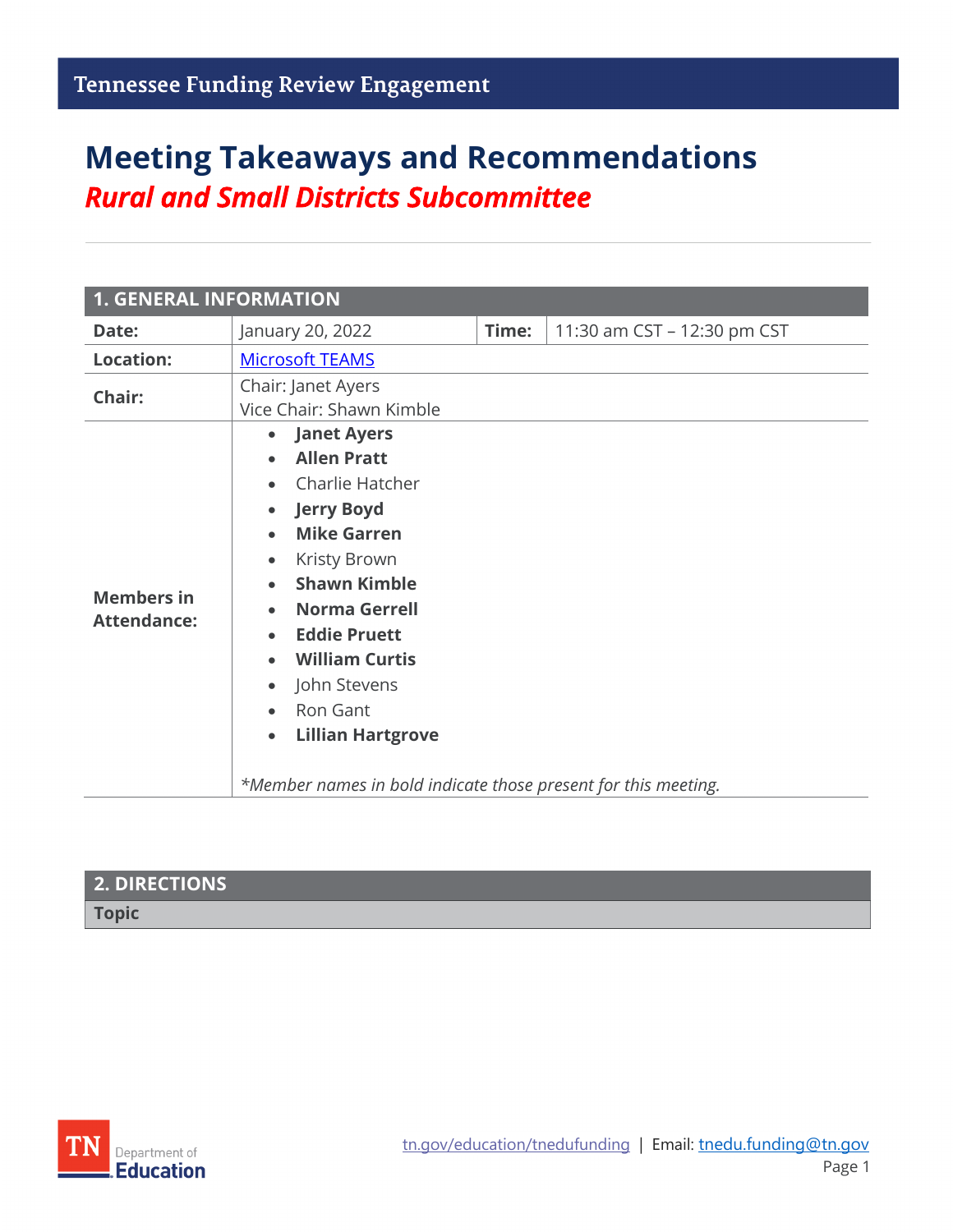#### **Tennessee Funding Review Engagement**

Please list finalize any recommendations you have. Continue to name the level of prioritization for each. Please also consider the draft initial framework in your discussions. Subcommittees may choose to edit their document from last meeting in lieu of this document.

Next, please consider policy questions outlined in this document. Subcommittees may provide more policy ideas or considerations as well. This meeting and next meeting will include this work.

#### **Subcommittee Supports and Services Prioritization**

|                                 | <b>SUBCOMMITTEE FEEDBACK AND REFLECTIONS</b>                                                                                                                                                                                     |
|---------------------------------|----------------------------------------------------------------------------------------------------------------------------------------------------------------------------------------------------------------------------------|
| <b>BASE</b>                     | Considerations for inflationary costs<br>$\bullet$<br>Emphasize fair and equitable formula – support salaries<br>$\bullet$<br>BASE = adequate and equitable (enough included?)<br>$\bullet$                                      |
| <b>WEIGHT</b>                   | Concern that charters for profit will take advantage of these funds.<br>$\bullet$<br>Can charter receive block grants instead?<br>$\bullet$<br>Lots of public comments were not in favor for a weight for charters.<br>$\bullet$ |
| <b>DIRECT</b><br><b>FUNDING</b> | Include I.T. personnel/specialists<br>$\bullet$                                                                                                                                                                                  |

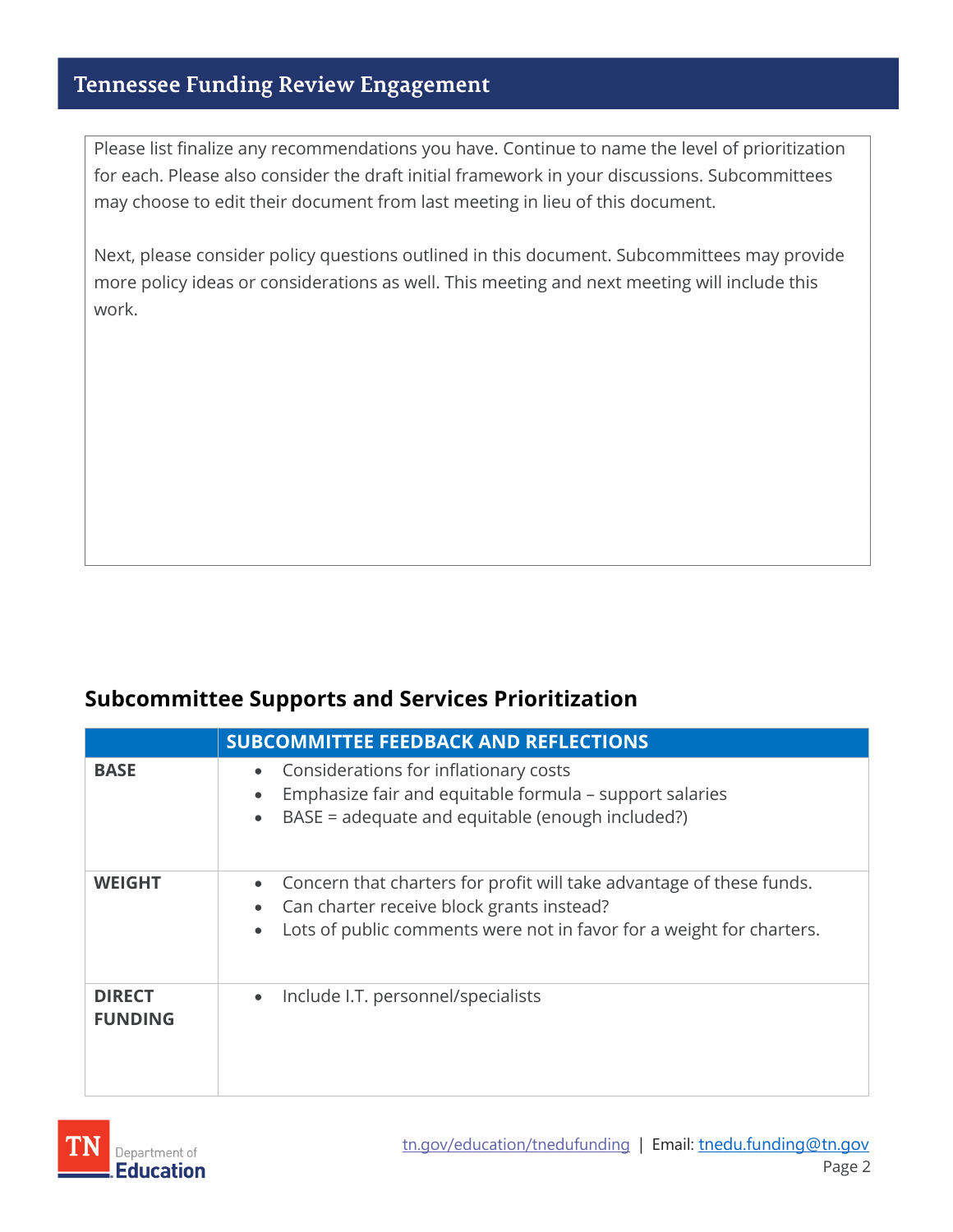| <b>OUTCOMES</b> | • Ensure this is incentivizing/ not punitive<br>• Include growth |
|-----------------|------------------------------------------------------------------|
|                 |                                                                  |

#### **QUESTIONS/CONCERNS/CLARIFICATIONS:**

- BASE: How does this list translate into an overall increase?
- BASE: This list is broad is there a more exhaustive list of what all it will include? Will it at least include funding for positions as it currently exists or will it include additional/more?
- WEIGHTS: How is the 'weight comparability' determined? Who determines these?
- WEIGHTS: Will students in charters also receive weighted funding for unique learning needs?
- Nowhere should private schools receive funding and not be held to the same level of account. that public schools are held to. Moreover, the use of adopted TN standards.
- Policy: need to address fiscal local capacity review in tandem with the shift to a new funding formula.
- Request a regular cadence of review of the formula moving forward.

| <b>Policy Idea</b>                    | <b>Subcommittee Feedback</b>                                                                                                                      |
|---------------------------------------|---------------------------------------------------------------------------------------------------------------------------------------------------|
| <b>Policy: Definition of</b>          | <b>Current: Direct Certification</b>                                                                                                              |
| <b>Economically Disadvantaged</b>     | Disparity here - take F/R lunch into consideration, particularly<br>where situational poverty is play. Better reflects school/local<br>community. |
| <b>Policy: Definition of</b>          | Current: Attending a Title I School                                                                                                               |
| <b>Concentration of Poverty</b>       | Include: Attending a Title I 'eligible' school                                                                                                    |
|                                       | Are there any 'targeted assist' left vs. whole school                                                                                             |
| <b>Policy: Definition of Sparsity</b> | Current: Students per square mile (federal is 10, but the range is                                                                                |
|                                       | 10-25 students)                                                                                                                                   |

### **Subcommittee Policy Reflections and Feedback**

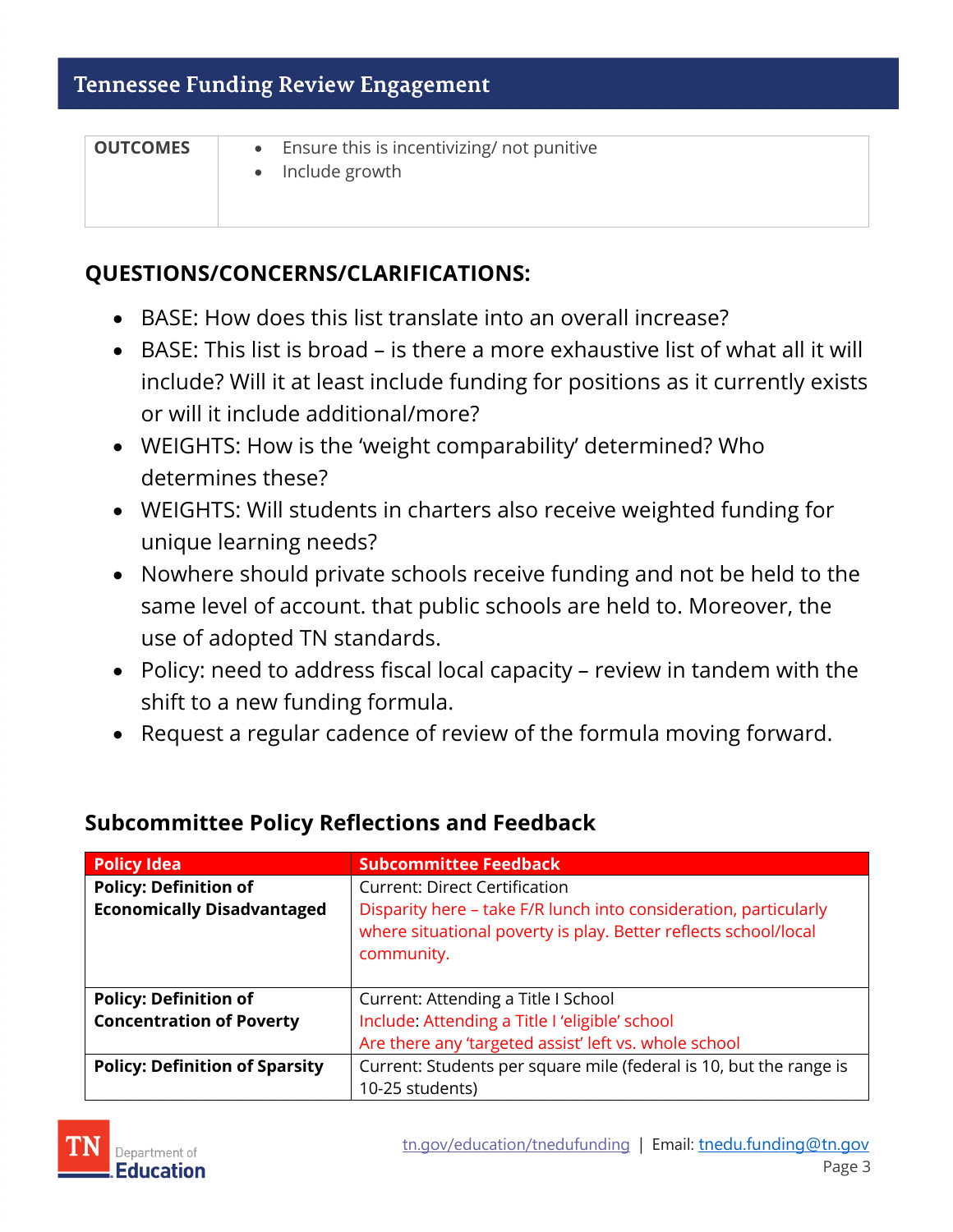## Tennessee Funding Review Engagement

ヿ

 $\overline{\Gamma}$ 

| <b>Policy: Teacher Salaries</b> | Question: What, if any, requirements should the formula require<br>on investing new education dollars into existing educator salaries<br>moving forward?                                            |
|---------------------------------|-----------------------------------------------------------------------------------------------------------------------------------------------------------------------------------------------------|
| <b>Policy: Teacher Salaries</b> | Question: Are there any other policies for teacher salaries that<br>should be included?                                                                                                             |
| <b>Policy: Tutoring</b>         | Question: This is required for students who score at "Below" on<br>the 3rd grade TCAP beginning SY23-24. Should there be funding<br>included in the formula for this legally required support?      |
| <b>Policy: CTE</b>              | Question: Please review the CTE content and provide feedback on<br>how TN may choose to address CTE considerations.                                                                                 |
| <b>Policy: K-2 Weight</b>       | Question from the Steering Committee: How might you consider<br>a K-2 weight or additional investment in the earlier grades?                                                                        |
| <b>Policy: Outcomes</b>         | Question from the Steering Committee: They would like to see<br>outcomes options for middle school. What outcomes does your<br>subcommittee recommend?                                              |
| <b>Policy: Outcomes</b>         | Question from the Steering Committee: They would like to see<br>other outcomes options for elementary school. What outcomes<br>does your subcommittee recommend?                                    |
| <b>Policy: Accountability</b>   | Question from the Steering Committee: What accountability<br>measures should be included in any new formula proposal, or<br>what ideas do you have?                                                 |
| <b>Policy: Reporting</b>        | Question: What information should be included in public<br>reporting for school and for district level financials?                                                                                  |
| <b>Policy: Funding Year</b>     | Question: Should funding reflect the current year or the prior<br>year (as it does now)? For fast-growing districts, it may be<br>beneficial to receive the funds in real time to meet the costs of |



┐